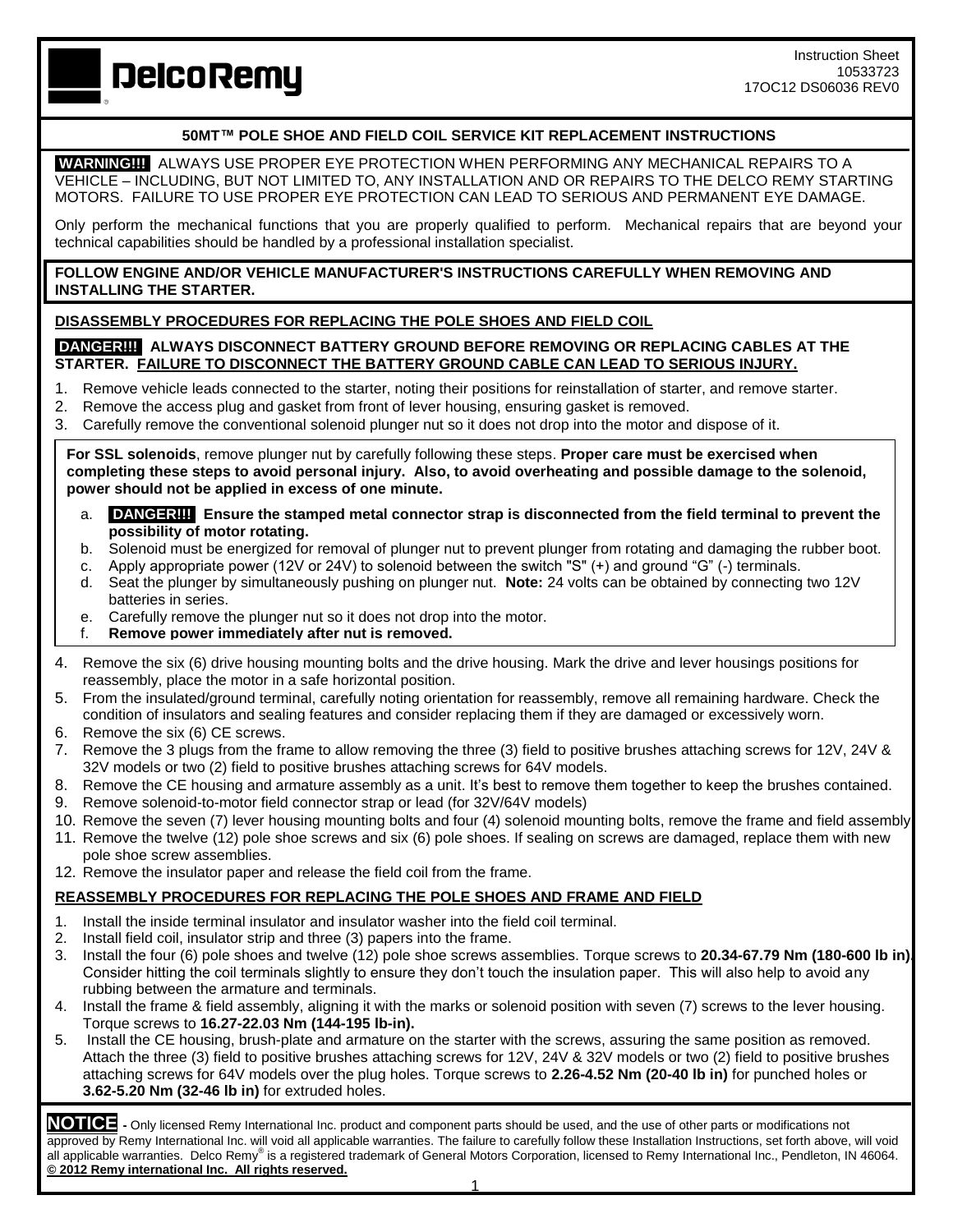- 6. Place the six (6) attaching screws on the CE housing. Torque to **16.27-22.03 Nm (144-195 lb in)**
- 7. Install the three (3) plugs to the frame. Torque to **8.13 Nm (72 lb in)** min
- 8. Apply a small amount of SAE20 oil into the drive housing bushing and install the drive housing assembly, aligning the marks. Install and torque the six (6) mounting bolts to **17.63-29.8 Nm (156-264 lb in).**
- 9. Install the two (2) insulator washers, flat washer and nut for 32V and 64V, install lock washer between flat washer and nut in field terminal on the frame.
- 10. Install solenoid with four (4) mounting screws, torque to **14.12-21.47 Nm (125-190 in lb)**
- 11. Install plunger nut on solenoid plunger thru access hole at Lever housing and finger tight.
- 12. Install ground lead to solenoid ground terminal on CE frame and torque nut to **27.12Nm (240 lb in)**.

#### **DANGER!!! Do not connect solenoid motor connector strap or lead (for 32V/64V models) to field terminal before adjusting the pinion clearance.**

**After repair and reassembly, it is necessary before installation on the engine to check and adjust pinion clearance**. (See graphics below).

*NOTICE!* It is recommended that the SSL instruction sheet, 10500262, be obtained from our website, **[www.delcoremy.com](http://www.delcoremy.com/)**, before reinstalling the plunger nut and adjusting pinion clearance. These instructions are more detailed.

**Following these steps carefully is important for adjusting pinion clearance.**

**Proper care must be exercised when completing these steps to avoid personal injury and/or property damage. Also, to avoid overheating and possible damage to the solenoid, power should not be applied in excess of one (1) minute.**

- **DANGER!!! Ensure the stamped metal connector strap is disconnected from the field terminal to prevent the possibility of motor from rotating.**
- Energize solenoid to prevent plunger from rotating and damaging the rubber boot while turning plunger nut to adjust pinion clearance.
- Apply appropriate power (12V or 24V) to solenoid between the switch "S" (+) and "G" ground (-) terminals.
- Seat the plunger by simultaneously pushing on 1/2" plunger nut. **Note:** 24 volts can be obtained by connecting two 12V batteries in series.
- Adjust plunger nut to obtain the pinion clearance 0.328"-0.390" from pinion face to housing face. (See graphics below)
- **Remove power immediately after adjustment is completed.**
- 13. Reinstall access plug and gasket in front of the lever housing and torque plug to a minimum of **8.1 Nm (72 lb in)**
- 14. Reinstall solenoid-to-motor field connector strap or lead (for 32V/64V models).
- 15. Reinstall field terminal and solenoid motor terminal nuts **finger tight**.
- 16. Torque field terminal and solenoid motor terminal nuts to **27.12 Nm (240 lb in**) (**1.8-4.3 Nm for 32V/64V on solenoid side)**.
- 17. For insulated models, remove the nut and washer assembly from solenoid ground terminal and install the flex ground lead.
- 18. Install ground terminal nut and washer assembly on solenoid and tighten to **1.8-4.3 Nm (16-38 lb in)**.
- 19. Reinstall starter and connect cables and other leads, as removed.
- 20. Reconnect the negative (-) cable at the battery.



**Technical support: USA 800 854 0076, Mexico 01 800 000 7378, Brazil 0800 703 3526, South America 55 11 2106 6510 or visit delcoremy.com**

**NOTICE -** Only licensed Remy International Inc. product and component parts should be used, and the use of other parts or modifications not approved by Remy International Inc. will void all applicable warranties. The failure to carefully follow these Installation Instructions, set forth above, will void all applicable warranties. Delco Remy® is a registered trademark of General Motors Corporation, licensed to Remy International Inc., Pendleton, IN 46064. **© 2012 Remy international Inc. All rights reserved.**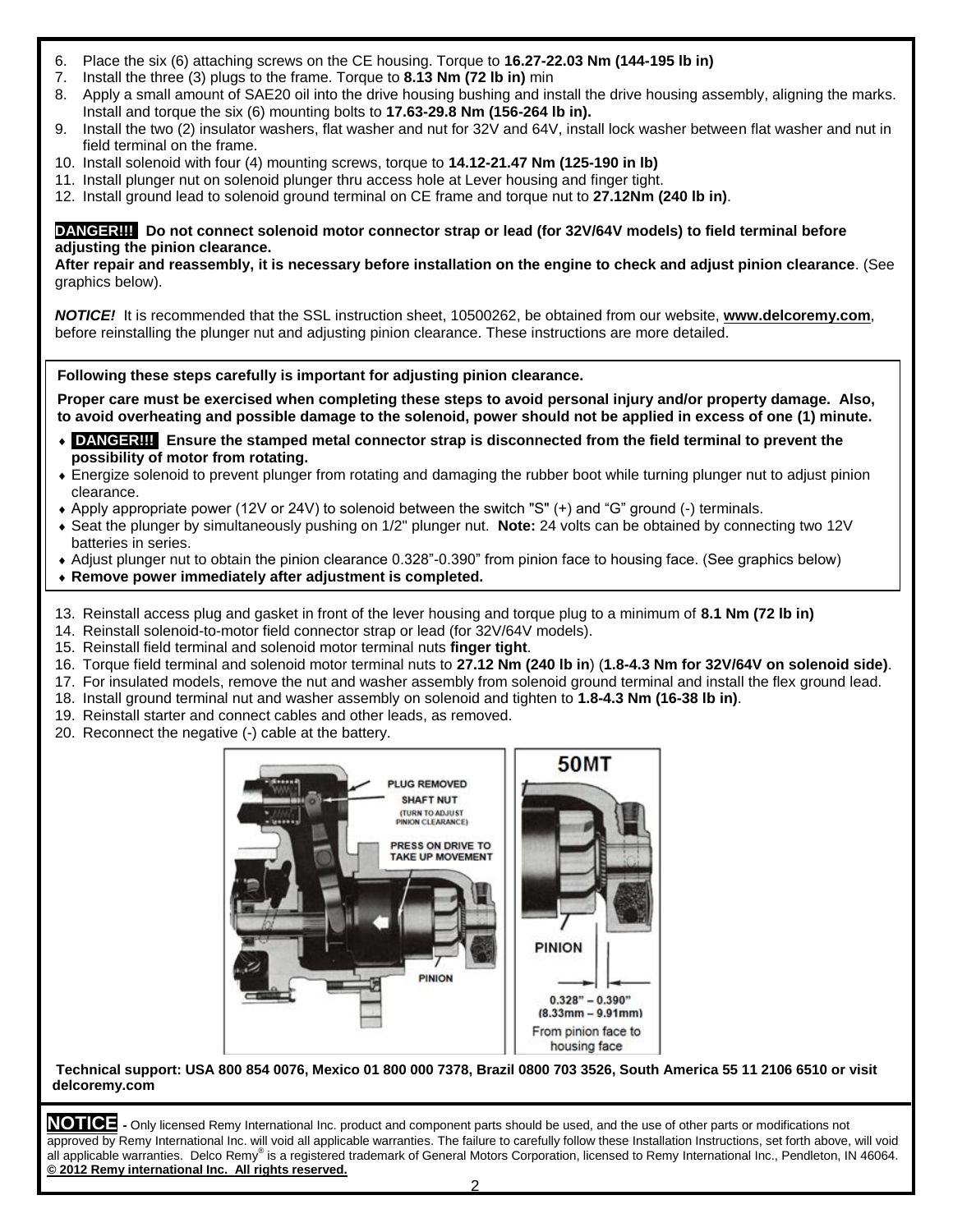**DelcoRemy** 

# **INSTRUCCIONES DE REEMPLAZO DE BOBINA DE CAMPO Y/O ZAPATAS POLARES 50MT™**

 **ITIPRECAUCIÓN!!!** USE SIEMPRE PROTECCIÓN OCULAR CUANDO REALICE CUALQUIER ACTIVIDAD RELACIONADA CON LA REPARACIÓN MECÁNICA A UN VEHÍCULO, INCLUYENDO, MÁS NO LIMITANDO A CUALQUIER REPARACIÓN O INSTALACIÓN DE MOTORES DE ARRANQUE DELCO REMY. OMITIR EL USO DE PROTECCIÓN OCULAR APROPIADA PUEDE RESULTAR EN DAÑOS Y LESIONES PERMANENTES A LOS OJOS.

Ejecute solamente las funciones mecánicas que está apropiadamente calificado para realizar. Las reparaciones mecánicas que se encuentran fuera de sus capacidades técnicas deben ser manejadas por especialistas profesionales de instalación.

**SIGA CUIDADOSAMENTE LAS INSTRUCCIONES DEL FABRICANTE DEL MOTOR DE COMBUSTIÓN Y/O EL VEHÍCULO AL MOMENTO DE INSTALAR O REMOVER LA MARCHA.**

#### **PROCEDIMIENTO DE DES-ENSAMBLE PARA EL REEMPLAZO DE LA BOBINA DE CAMPOS Y/O ZAPATAS POLARES**

**• 11 GROI!! SIEMPRE DESCONECTE EL CABLE NEGATIVO (-) DE BATERÍA ANTES DE REMOVER O REEMPLAZAR LOS CABLES EN LA MARCHA. UNA FALLA AL DESCONECTAR EL CABLE DE TIERRA PUEDE LLEVAR A LESIÓN SERIA.**

- 1. Remueva los cables y arneses conectados al motor de arranque, identificando las posiciones para su re-instalación, y proceda a remover el motor de arranque del vehículo.
- 2. Remueva el tapón de acceso y empaque de la parte delantera de la coraza horquilla, asegurándose de que el empaque sea removido.
- 3. Cuidadosamente retire la tuerca del solenoide convencional para que esta no caiga dentro del motor.

Para solenoides SSL, retire cuidadosamente la tuerca del embolo de acuerdo a los siguientes pasos. Debe tenerse el cuidado apropiado al realizar estos pasos para evitar daños personales**. Además, para evitar sobrecalentamiento y posibles daños al solenoide, no debe energizarse por más de un (1) minuto.**

- a. **¡¡¡PELIGRO!!! Asegúrese de que el conector de metal se encuentra desconectado de la terminal de la bobina de campo para evitar la posibilidad de que el motor gire.**
- b. Energice el solenoide para evitar que el émbolo gire y dañe el cubre polvo mientras es apretada la tuerca del émbolo para ajustar el claro de piñón.
- c. Aplique la alimentación adecuada (12V o 24V) al solenoide entre las terminales del interruptor "S" (+) y tierra "G" (-).
- d. Asiente el émbolo empujando simultáneamente la tuerca del émbolo de 1/2". **Nota:** Se pueden obtener 24 voltios mediante la conexión en serie de dos baterías de 12 V.
- e. Cuidadosamente retire la tuerca del embolo para que ésta no caiga dentro del motor.
- f. Retire la energía inmediatamente después de retirar la tuerca.
- 4. Remueva los seis (6) tornillos de la coraza frontal, marque la carcasa y la posición de la coraza horquilla, y coloque el motor de arranque en una posición vertical segura si es posible, retire la coraza frontal.
- 5. Remueva cuidadosamente de la terminal aislada/tierra, todas las partes incluyendo la terminal de tierra del solenoide, identificando sus posiciones. Verifique la condición de aislantes y sellos, si estos presentan daño o desgaste excesivo, considere su reemplazo.
- 6. Remueva los seis (6) tornillos de la tapa.
- 7. Remueva los tres (3) tapones de acceso de la carcasa para remover los tres (3) tornillos para modelos de 12V, 24V y 32V ó dos (2) tornillos para modelos de 64V que conectan las terminales positivas del campo a los tres (3) carbones positivos (aislados) y remueva la tapa.
- 8. Remueva la tapa asegurando que es removida con la armadura unida a esta por la presión de los resortes.
- 9. Remueva el conector ó cable (para los modelos de 32V y 64V) de la terminal en la carcasa de la bobina de campo a la terminal motor del solenoide junto con el aislador exterior.
- 10. Remueva los siete (7) tornillos que unen la carcasa a la coraza horquilla y los cuatro (4) tornillos del solenoide, remueva el ensamble de carcasa y bobina de campo sin remover la armadura del plato porta-carbones para mantener su posición en lo posible.
- 11. Remueva los doce (12) tornillos de las zapatas polares y las seis (6) zapatas polares. Ponga especial cuidado en no dañar el sello de los tornillos, en caso contrario reemplace estos.
- 12. Remueva el papel aislante, y empuje la terminal de cobre con su soporte y aislante para liberar la bobina de campo.

## **PROCEDIMIENTO DE RE-ENSAMBLE PARA EL REEMPLAZO DE LA BOBINA DE CAMPOS Y/O ZAPATAS POLARES**

1. Instale el soporte y el aislador en la terminal de cobre de la bobina

**NOTA -** Solamente deben ser usados productos y componentes Remy International Inc., el uso de otras partes o modificaciones no aprobadas por Remy International Inc. anulará todas las garantías aplicables. No seguir cuidadosamente las instrucciones de instalaciones expuestas en este documento anulará todas las garantías aplicables. Delco Remv<sup>®</sup> es una marca registrada de General Motors Corporation, autorizada bajo licencia a Remy International Inc., Pendleton, IN 46064.

**© 2012 Remy International Inc. Todos los derechos** 3